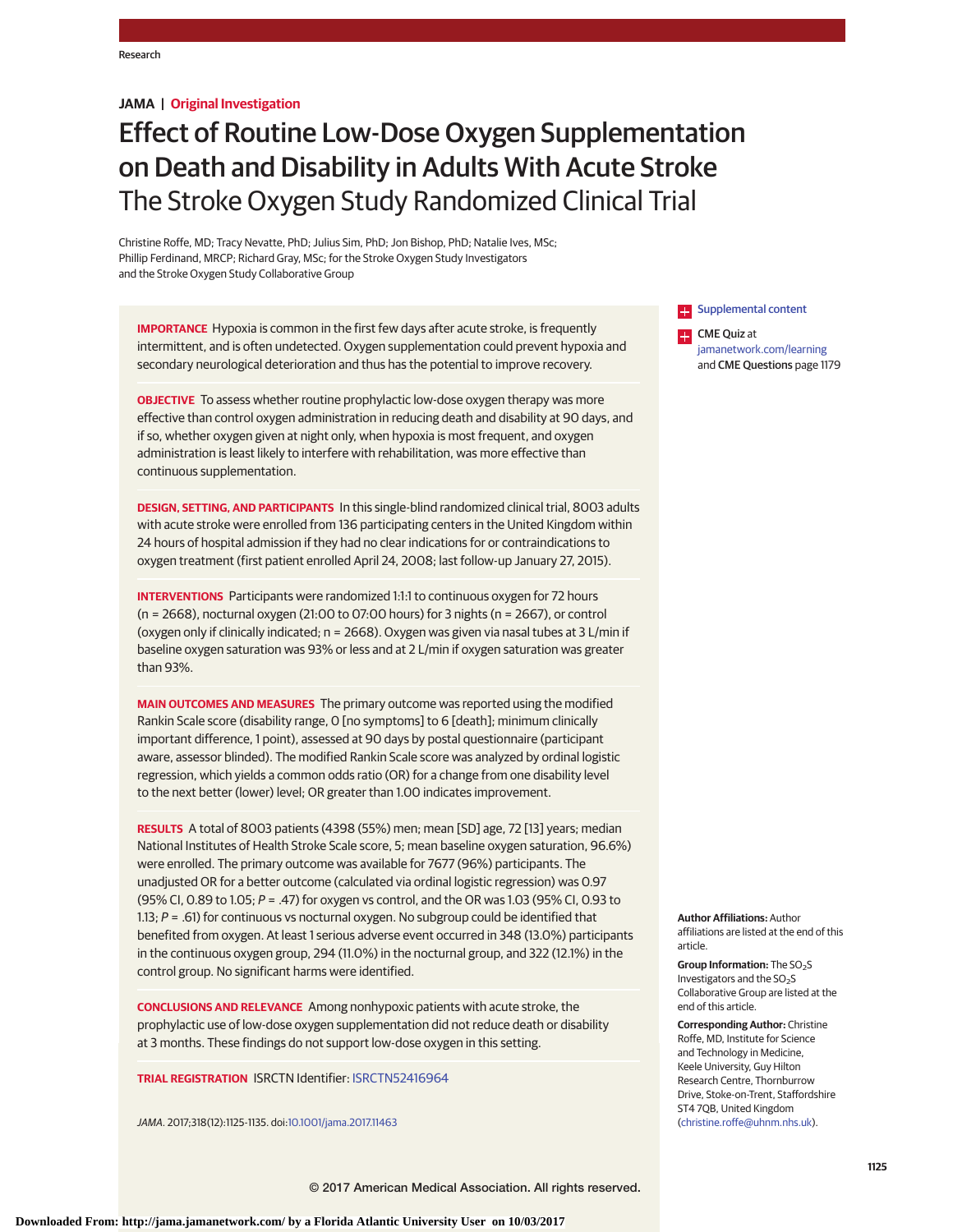ypoxia is common during the first days after an acute stroke<sup>1</sup> and associated with higher rates of neurological deterioration,<sup>2</sup> death and institutionalization,<sup>3</sup> and greater mortality.<sup>4</sup> While cells in the ischemic penumbra are only viable for a few hours, brain cells beyond the ischemic core and penumbra remain at risk of delayed cell death for several days owing to vasogenic edema, inflammation, and programmed cell death, particularly if metabolic disturbances are compounded by hypoxia.<sup>5-7</sup> Continuous monitoring is associated with better outcomes,<sup>8</sup> but even in intensively monitored patients, hypoxia is not always identified and treated. Adverse outcomes were observed to be increased when only some desaturations of less than 90% were treated with oxygen and reduced when all were treated.<sup>3</sup>

Supplemental oxygen could improve outcomes by preventing hypoxia and secondary brain damage but could also have adverse effects.<sup>9</sup> These include vasoconstriction and pulmonary toxicity with high concentrations,<sup>9</sup> respiratory tract infection due to contamination of the nasal tubes, the tubing acting as an impediment to mobilization, stress, and the direct effects of oxygen on vascular tone and blood pressure.<sup>10</sup> Three small trials of short-term (≤12 hours) high-flow (10 to 45 L/min) therapeutic oxygen, aimed at generating supraphysiological blood oxygen levels, have not shown improved outcomes.<sup>11-13</sup> A larger trial ( $n = 550$ ) using low-dose supplemental oxygen (3 L/min for 24 hours) also showed no benefit,<sup>14</sup> but early neurological recovery was improved in a study giving low-dose oxygen over 72 hours.<sup>15</sup>

The primary aim of the Stroke Oxygen Study ( $SO_2S$ ) was to determine whether low-dose oxygen therapy during the first 3 days after an acute stroke improves outcome compared with usual care (oxygen only when needed). Because oxygen may restrict mobility and interfere with daytime activities, the secondary hypothesis was that oxygen given at night only, when hypoxia is most likely, is more effective than continuous oxygen supplementation.

## **Methods**

## Study Design

This was a multicenter randomized clinical trial of oxygen supplementation with single-blind outcome assessment. The protocol and statistical analysis plan [\(Supplement 1](http://jama.jamanetwork.com/article.aspx?doi=10.1001/jama.2017.11463&utm_campaign=articlePDF%26utm_medium=articlePDFlink%26utm_source=articlePDF%26utm_content=jama.2017.11463) and Supplement 2),<sup>16,17</sup> and data collection forms<sup>18</sup> are published. Fully informed written or witnessed oral consent was given by the participants or, if they did not have capacity to consent, by a legal representative. The protocol was approved by the North Staffordshire Research Ethics Committee (06/Q2604/109).

## **Participants**

Adults (aged ≥18 years) with a clinical diagnosis of acute stroke within 24 hours of hospital admission (136 participating centers in the United Kingdom), who had no clinical indications for or contraindications to oxygen treatment or any concomitant condition likely to limit life expectancy to less than 12 months were eligible (see eAppendix in [Supplement 3](http://jama.jamanetwork.com/article.aspx?doi=10.1001/jama.2017.11463&utm_campaign=articlePDF%26utm_medium=articlePDFlink%26utm_source=articlePDF%26utm_content=jama.2017.11463) for definition of acute stroke).

#### **Key Points**

**Question** Does routine prophylactic low-dose oxygen supplementation after acute stroke improve functional outcome?

**Findings** In this randomized clinical trial, 8003 patients with acute stroke were randomized within 24 hours of admission to 3 days of continuous oxygen, nocturnal oxygen, or control. After 3 months, there was no significant difference in death and disability for the combined oxygen groups compared with control (odds ratio, 0.97) or for the continuous oxygen group compared with the nocturnal oxygen group (odds ratio, 1.03).

**Meaning** Routine low-dose oxygen did not improve outcomes in nonhypoxic patients after acute stroke.

#### Randomization and Interventions

Participants were allocated 1:1:1 via central web-based minimized randomization<sup>19</sup> to  $(1)$  continuous oxygen supplementation; (2) nocturnal oxygen supplementation only; or (3) no routine oxygen (control). The factors for which imbalances were minimized were the Six Simple Variable prognostic index for independent survival at 6 months<sup>20</sup> (cutoffs: ≤0.1, >0.1 to ≤0.35, >0.35 to ≤0.70, >0.70), oxygen treatment before randomization (yes, no, unknown), baseline oxygen saturation on air (<95%, ≥95%), and time since stroke onset (cutoffs: ≤3, >3 to ≤6, >6 to ≤12, >12 to ≤24, >24 hours). Stroke onset was defined as the last time well for wakeup strokes. No blockingwas used. Oxygenwas administered per nasal tubes either continuously (day and night) during the first 72 hours after randomization or overnight (21:00 hours to07:00 hours) for 3 nights. Oxygen was given at a flow rate of 3 L/min if baseline saturation was 93% or below or at a flow rate of 2 L/min if baseline saturation was greater than 93%. In the control group, no routine oxygen supplementation was given.

Vital signs were observed at least 4 times per day, with any abnormal findings treated independently of trial allocation. Patients requiring oxygen in the control group, patients in the nocturnal oxygen group during the day, or patients needing changes in oxygen dosage for clinical reasons were given the appropriate concentration of oxygen irrespective of treatment group. In addition, for 4144 patients recruited in the latter half of the study, spot checks of treatment adherence were undertaken at midnight and 6 AM.

#### Outcomes and Blinding

Outcomes were assessed at 1 week by a member of the local research team and at 90 days via postal questionnaire. Telephone interviews were conducted with nonresponders or to clarify unclear or missing answers. The primary outcome was the modified Rankin Scale (mRS)<sup>21</sup> score (disability range, 0 [no symptoms] to 6 [death]; minimum clinically important difference 1 point) assessed at 90 days. Secondary outcomes were number of participants with neurological improvement (≥4-point decrease on the National Institutes of Health Stroke Scale [NIHSS])22,23 between randomization and day 7, the highest and lowest oxygen saturations within the first 72 hours, and mortality at 1 week. Further secondary outcomes at 90 days were mortality, number of participants alive and independent (mRS ≤2), number of participants living at home, Barthel Index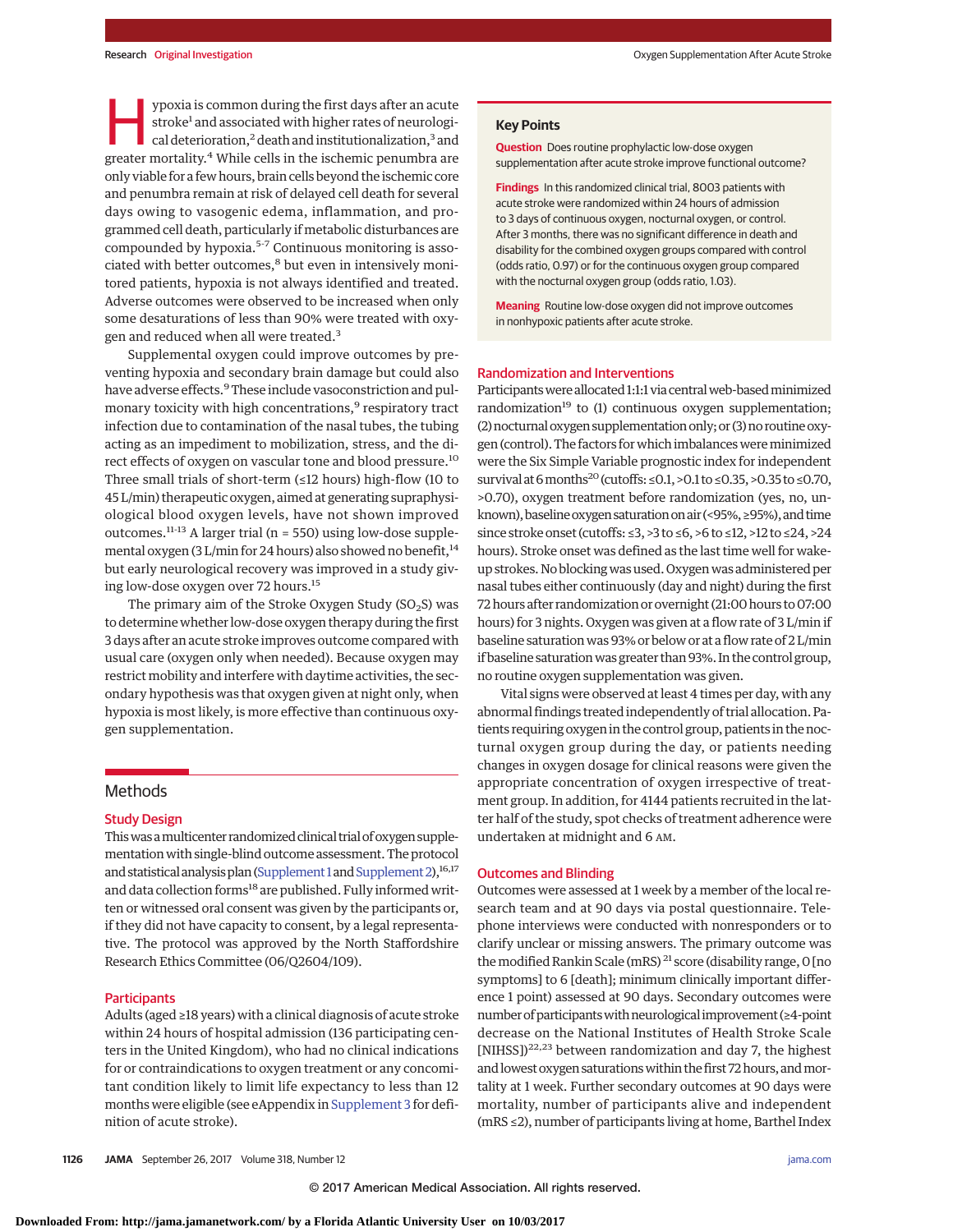



<sup>a</sup> The number of patients screened for eligibility was not available. b See eTable 2 in Supplement 3 for adherence data.

activities of daily living (ADL) score, $24$  quality of life (EuroQol [EQ5D-3L]) score,<sup>25</sup> and Nottingham Extended Activities of Daily Living score.26 For the NIHSS and Barthel Index, deaths were recorded as the worst outcome on the scale.<sup>27</sup> Participants, their physicians, and local research staff who recorded the 1-week outcomes were not blind to the study interventions. Ninety-day assessments were undertaken by the  $SO<sub>2</sub>S$  study office, which was blind to treatment allocation.

## Study Size

The initial recruitment target was 6000 participants, which was estimated to provide 90% power to detect small (0.2mRS-point [eg, a 1-point improvement among 1 in 5 participants]) differences between oxygen (continuous and night-only groups combined) and no oxygen at a *P* value of less than or equal to .01 and 90% power at a*P*value of less than or equal to .05 to detect small differences between continuous oxygen and nocturnal-only oxygen. The study size was subsequently revised to 8000 participants, using ordinal methods,<sup>16,17</sup> without knowledge of interim results, to increase the number of patients with severe stroke and thereby provide greater power to investigate any differential effectiveness of oxygen vs control within subgroups (defined by severity).

# Statistical Analysis

The trial was designed to answer 2 key questions: whether oxygen supplementation improves outcome (mRS at 90 days) and whether giving oxygen at night is more effective than giving it continuously. The main comparisons, therefore, were of the 2 combined oxygen groups (continuous and nocturnal only) vs control, and of continuous oxygen vs nocturnal-only oxygen. The statistical analysis plan describes the analysis methods in detail [\(Supplement 1](http://jama.jamanetwork.com/article.aspx?doi=10.1001/jama.2017.11463&utm_campaign=articlePDF%26utm_medium=articlePDFlink%26utm_source=articlePDF%26utm_content=jama.2017.11463) and [Supplement 2\)](http://jama.jamanetwork.com/article.aspx?doi=10.1001/jama.2017.11463&utm_campaign=articlePDF%26utm_medium=articlePDFlink%26utm_source=articlePDF%26utm_content=jama.2017.11463).<sup>17</sup>

ThemRS was analyzed by ordinal logistic regression, which yields a common odds ratio (OR) for a move from one level to the next better (lower) level with an OR more than 1.00 indicating an improvement. For this and other outcome variables, a primary unadjusted analysis and a secondary covariate-adjusted analysis were performed. Adjusted analyses incorporated the following covariates: age, sex, baseline NIHSS score, baseline oxygen saturation, and the Six Simple Variable prognostic index for 6-month independence (or for analysis of mortality, the Six Simple Variable prognostic index for 30-day survival). Sensitivity analysis for the mRS used multiple imputation of missing values (using a chained equations method with 20 imputed data sets). Additional imputations were performed to allow for the possibility that data were missing not at random and were either better or worse than expected; missing values were thereby replaced by either very good (ie, lowest) or very poor (ie, highest) scores on the mRS as appropriate (eTable 3 in [Supplement 3\)](http://jama.jamanetwork.com/article.aspx?doi=10.1001/jama.2017.11463&utm_campaign=articlePDF%26utm_medium=articlePDFlink%26utm_source=articlePDF%26utm_content=jama.2017.11463). Subgroups, for the mRS only, were analyzed by an interaction term and were predefined in the statistical analysis plan.<sup>17</sup>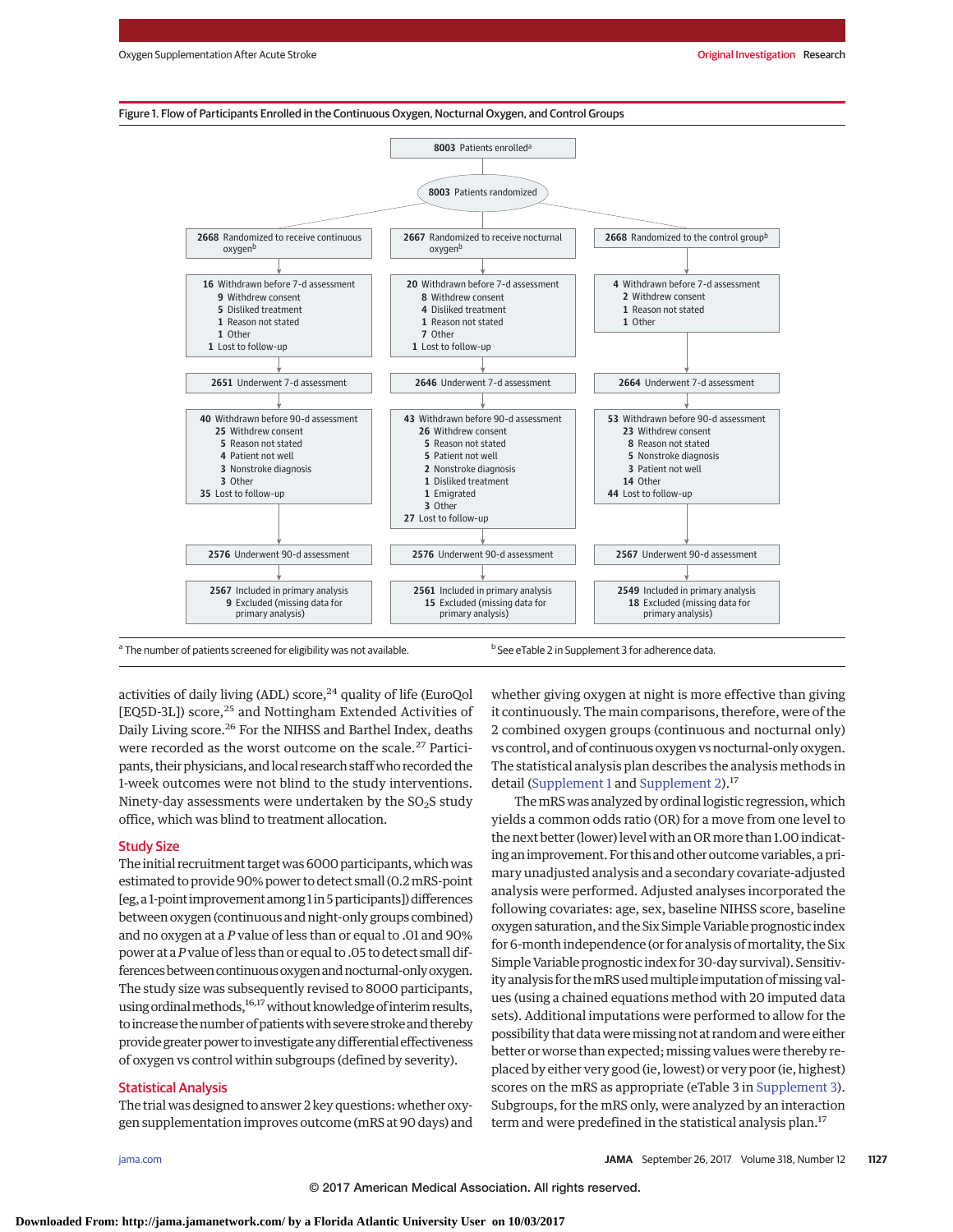#### Table 1. Baseline Characteristics

|                                                                           | No. $(\%)^a$                      |                                  |                          |  |  |
|---------------------------------------------------------------------------|-----------------------------------|----------------------------------|--------------------------|--|--|
|                                                                           | Continuous Oxygen<br>$(n = 2668)$ | Nocturnal Oxygen<br>$(n = 2667)$ | Control<br>$(n = 2668)$  |  |  |
| Demographic characteristics                                               |                                   |                                  |                          |  |  |
| Age, mean (SD), y <sup>b</sup>                                            | 72 (13)                           | 72 (13)                          | 72(13)                   |  |  |
| Men                                                                       | 1466 (55)                         | 1466 (55)                        | 1466 (55)                |  |  |
| Prognostic factors                                                        |                                   |                                  |                          |  |  |
| Living alone before the stroke <sup>b</sup>                               | 861 (32)                          | 857 (32)                         | 907 (34)                 |  |  |
| Independent in basic ADLs before the stroke <sup>b</sup>                  | 2451 (92)                         | 2431 (91)                        | 2450 (92)                |  |  |
| Normal verbal responseb,c                                                 | 2190 (82)                         | 2207 (83)                        | 2196 (82)                |  |  |
| Able to lift both arms <sup>b</sup>                                       | 1998 (75)                         | 2022 (76)                        | 1996 (75)                |  |  |
| Able to walk <sup>b</sup>                                                 | 660 (25)                          | 704 (26)                         | 677(25)                  |  |  |
| Probability of 30-d survival, median (IQR) <sup>20</sup>                  | 0.92<br>$(0.86 - 0.95)$           | 0.92<br>$(0.86 - 0.95)$          | 0.92<br>$(0.86 - 0.95)$  |  |  |
| Alive and independent at 6 m, probability,<br>median (IOR) <sup>d,e</sup> | 0.44<br>$(0.12 - 0.71)$           | 0.42<br>$(0.12 - 0.71)$          | 0.42<br>$(0.12 - 0.71)$  |  |  |
| Blood glucose, mean (SD), mg/dL                                           | 127 (46)                          | 126(43)                          | 128 (45)                 |  |  |
| Concomitant medical problems                                              |                                   |                                  |                          |  |  |
| Atrial fibrillation                                                       | 638 (24)                          | 673 (25)                         | 684 (26)                 |  |  |
| Ischemic heart disease                                                    | 573 (21)                          | 515 (19)                         | 514 (19)                 |  |  |
| <b>Heart failure</b>                                                      | 224(8)                            | 217(8)                           | 216(8)                   |  |  |
| Chronic obstructive pulmonary disease/asthma                              | 253(9)                            | 242(9)                           | 245(9)                   |  |  |
| Other chronic lung problem                                                | 29(1)                             | 24(1)                            | 19(1)                    |  |  |
| Details of the Qualifying Event                                           |                                   |                                  |                          |  |  |
| Time since symptom onset, hh:mm median (IQR) <sup>d</sup>                 | 20:44<br>$(11:53-25:33)$          | 20:32<br>$(12:05-25:31)$         | 20:45<br>$(11:57-25:31)$ |  |  |
| Diagnosis <sup>f, g</sup>                                                 |                                   |                                  |                          |  |  |
| Transient ischemic attack                                                 | 52(1.9)                           | 50 (1.9)                         | 66(2.5)                  |  |  |
| Ischemic stroke                                                           | 2187 (82.0)                       | 2165 (81.1)                      | 2203 (82.6)              |  |  |
| Intracerebral hemorrhage                                                  | 185 (6.9)                         | 207 (7.8)                        | 196(7.3)                 |  |  |
| Stroke without imaging diagnosis                                          | 104(3.9)                          | 106(4.0)                         | 84 (3.1)                 |  |  |
| Not stroke or transient ischemic attack                                   | 101(3.8)                          | 98(3.7)                          | 93(3.5)                  |  |  |
| Missing                                                                   | 39(1.5)                           | 41(1.5)                          | 26(1.0)                  |  |  |
| Glasgow Coma Scale score, median (IQR) [range] <sup>h</sup>               | 15 (15-15) [4-15]                 | $15(15-15)[5-15]$                | $15(15-15)[3-15]$        |  |  |
| Thrombolyzed <sup>9</sup>                                                 | 447 (17)                          | 410 (15)                         | 447 (17)                 |  |  |
| NIHSS score, median (IQR) <sup>i</sup>                                    | $5(3-9)$                          | $5(3-9)$                         | $5(3-9)$                 |  |  |
| Oxygenation                                                               |                                   |                                  |                          |  |  |
| Oxygen given prior to randomization <sup>d</sup>                          | 531 (20)                          | 531 (20)                         | 539 (20)                 |  |  |
| Oxygen saturation on room air, % mean (SD) <sup>d</sup>                   | 96.6(1.7)                         | 96.6(1.6)                        | 96.7(1.7)                |  |  |

Abbreviations: ADL, activities of daily living; IQR, interquartile range; NIHSS, National Institutes of Health Stroke Scale.

SI conversion factor: To convert glucose to mmol/L, multiply values by 0.555.

<sup>a</sup> Data are reported as No. (%) unless otherwise indicated. Data were collected before randomization unless otherwise indicated.

bCharacteristic is one of the Six Simple Variables.<sup>20</sup>

<sup>c</sup> Normal verbal response was taken from the verbal subitem of the Glasgow Coma Scale.

<sup>d</sup> Characteristic is a minimization variable.<sup>20</sup>

- <sup>e</sup> The probability of being alive and independent was calculated using the Six Simple Variables prognostic index for independent survival at 6-month assessment.20
- <sup>f</sup> See eAppendix in Supplement 3 for definitions for diagnoses.
- <sup>g</sup> Indicates data that were recorded on day 7. All other data were collected before randomization.
- h Glasgow Coma Scale (score range, 3 [deep coma] to 15 [alert and oriented]).20

<sup>i</sup> NIHSS range, 0 (no deficit) to 42 (most-severe deficit).

For continuous outcomes, means and standard deviations or medians and interquartile ranges (IQRs) are reported, as appropriate. Unadjusted analyses used unrelated *t* tests, with the mean difference between treatments and corresponding CIs reported. The adjusted analysis used analysis of covariance, with the covariates specified earlier included in the analysis. For dichotomous outcomes, percentages were compared across the treatment comparisons using a  $\chi^2$  test (unadjusted analyses). Adjusted analyses of dichotomous outcomes used binary logistic regression, with the covariates listed earlier; ORs and CIs are reported.

All analyses were by intention to treat, ie, according to the treatment group to which participants were allocated, irrespective of treatment actually received. Statistical significance was set at a *P* value of less than or equal to .05 with 95% CIs for the primary outcome and at a*P*value of less than or equal to .01with 99% CIs for secondary outcomes. All reported *P* values are 2-sided. The main analysis was performed in SAS software for Windows, version 9.4 (SAS Institute Inc), and IBM SPSS for Windows, version 22 was used for sensitivity analyses.

Interim analyses of safety and effectiveness were reviewed annually by an independent datamonitoring and safety committee. No α-spending adjustments were made.

## **Results**

## **Participants**

A total of 8003 participants from 136 collaborating centers in the United Kingdom were randomized and followed up between April 24, 2008, and January 27, 2015, (Figure 1). Baseline demographic and clinical characteristics, including stroke severity and oxygen saturation at randomization, were well-balanced in the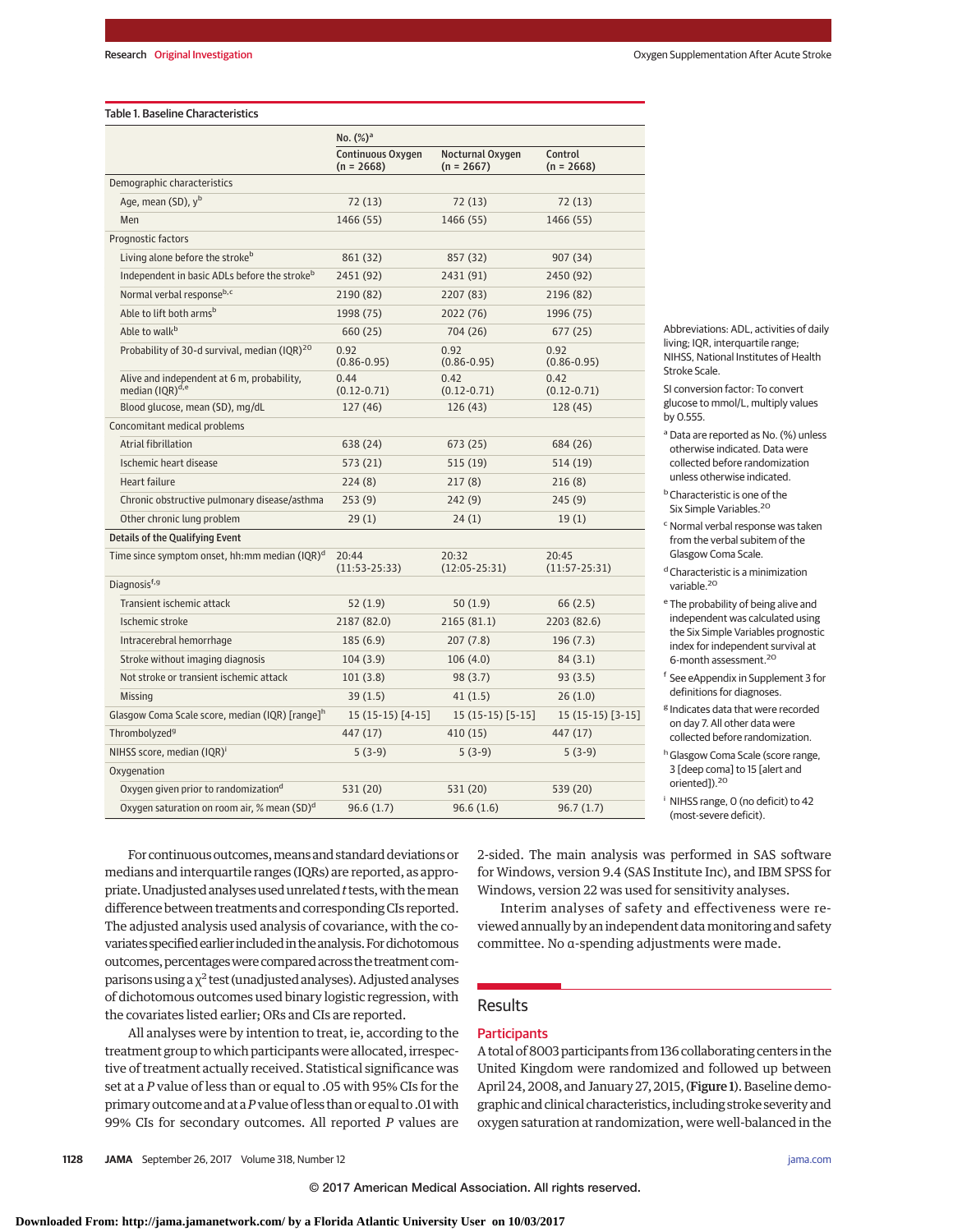| Table 2. Secondary, Exploratory, and Safety Outcomes                     |                          |                                             |                                |                         |                                                   |                    |                                                |                    |
|--------------------------------------------------------------------------|--------------------------|---------------------------------------------|--------------------------------|-------------------------|---------------------------------------------------|--------------------|------------------------------------------------|--------------------|
|                                                                          |                          |                                             |                                |                         | Comparison 1                                      |                    | Comparison 2                                   |                    |
|                                                                          | $\frac{No.}{(N = 8003)}$ | tinuous Oxygen<br>2668)<br>Contin<br>(n = 2 | Nocturnal Oxygen<br>(n = 2667) | $(n = 2668)$<br>Control | Combined Oxygen vs Control,<br>Statistic (99% CI) | P Value            | Continuous vs Nocturnal,<br>Statistic (99% CI) | P Value            |
| Secondary Outcomes at 72 h                                               |                          |                                             |                                |                         |                                                   |                    |                                                |                    |
| Highest oxygen saturation,<br>mean (99% Cl), % <sup>a</sup>              | 7860                     | .1(99.1 to 99.2)<br>99                      | 98.8 (98.7 to 98.9)            | 98.3 (98.2 to 98.3)     | MD, 0.69 (0.61 to 0.77)                           | 0.001 <sup>b</sup> | MD, 0.32 (0.22 to 0.41)                        | 0.001 <sup>b</sup> |
| Lowest oxygen saturation,<br>mean (99% CI), % <sup>a</sup>               | 7860                     | 0(94.9 to 95.1)<br>95                       | 94.5 (94.4 to 94.6)            | 94.1 (94.0 to 94.2)     | MD, 0.62 (0.48 to 0.76)                           | $<.001b$           | MD, 0.48 (0.32 to 0.63)                        | $0.001^b$          |
| Oxygen saturation <90%, No. (%)                                          | 7860                     | (1.5)<br>59                                 | 30(1.1)                        | 74 (2.8)                | OR, 0.46 (0.30 to 0.71) <sup>c</sup>              | 0.001 <sup>d</sup> | OR, 1.30 (0.69 to 2.44) <sup>c</sup>           | .28 <sup>d</sup>   |
| Oxygen saturation <95%, No. (%)                                          | 7860                     | (32.9)<br>861                               | 1119 (42.9)                    | 1354 (51.5)             | OR, 0.57 (0.51 to 0.65) <sup>c</sup>              | 0.001 <sup>d</sup> | OR, 0.65 (0.56 to 0.76) <sup>c</sup>           | 0.001 <sup>d</sup> |
| Need for additional oxygen, No. (%)                                      | 7809                     | (9.8)<br>254                                | 209 (8.1)                      | 176 (6.7)               | OR, 1.36 (1.07 to 1.73) <sup>c</sup>              | 001 <sup>d</sup>   | OR, 1.23 (0.96 to 1.59) <sup>c</sup>           | 03 <sup>d</sup>    |
| Secondary Outcomes at 7 d                                                |                          |                                             |                                |                         |                                                   |                    |                                                |                    |
| NIHSS, median (99% CI) <sup>e</sup>                                      | 7778                     | (2 to 3)<br>$\sim$                          | 2(2 to 3)                      | 2(2 to 3)               | MdD, 0 (0 to 0)                                   | 56f                | MdD, 0 (0 to 0)                                | 95 <sup>f</sup>    |
| Neurological improvement, No. (%) <sup>9</sup>                           | 7778                     | (39.2)<br>1016                              | 1029 (39.7)                    | 1037 (39.9)             | OR, 0.98 (0.86 to 1.11) <sup>c</sup>              | .68 <sup>d</sup>   | OR, 0.98 (0.85 to 1.13) <sup>c</sup>           | .71 <sup>d</sup>   |
| Death by 7 d, No. (%)                                                    | 7959                     | (1.9)<br>50                                 | 35(1.3)                        | 45 (1.7)                | OR, 0.95 (0.59 to 1.53) <sup>c</sup>              | .78 <sup>d</sup>   | OR, 1.43 (0.81 to 2.54) <sup>c</sup>           | .11 <sup>d</sup>   |
| ᅙ<br>Secondary Outcomes at 90                                            |                          |                                             |                                |                         |                                                   |                    |                                                |                    |
| Death by 90 d, No. (%) <sup>h</sup>                                      | 7677                     | (10.0)<br>257                               | 236 (9.2)                      | 246 (9.7)               | OR, 1.00 (0.81 to 1.23) <sup>c</sup>              | .96 <sup>d</sup>   | OR, 1.10 (0.86 to 1.40) <sup>c</sup>           | 30 <sup>d</sup>    |
| Alive and independent, No. (%)                                           | 7677                     | (51.6)<br>1325                              | 1316 (51.4)                    | 1337 (52.5)             | OR, 0.96 (0.85 to 1.09) <sup>c</sup>              | 43 <sup>d</sup>    | OR, 1.01 (0.87 to 1.17) <sup>c</sup>           | .87 <sup>d</sup>   |
| Living at home, No. (%)                                                  | 6859                     | (85.8)<br>1961                              | 1947 (84.8)                    | 1947 (85.4)             | OR, 0.99 (0.82 to 1.20) <sup>c</sup>              | 91 <sup>d</sup>    | OR, 1.08 (0.87 to 1.34) <sup>c</sup>           | .35 <sup>d</sup>   |
| Barthel ADL index, mean (99% CI) <sup>j</sup>                            | 6549                     | 70.2 (68.7 to 71.8)                         | 71.1 (69.6 to 72.6)            | 70.9 (69.3 to 72.4)     | MD, -0.18 (-2.60 to 2.24)                         | 85 <sup>b</sup>    | MD, -0.86 (-3.65 to 1.93)                      | 43 <sup>b</sup>    |
| Nottingham Extended ADL,<br>mean (99% CI) <sup>k</sup>                   | 7528                     | 66 (9.38 to 9.93)<br>ெ                      | 9.54 (9.26 to 9.81)            | 9.77 (9.49 to 10.05)    | MD, -0.17 (-0.62 to 0.28)                         | 32 <sup>b</sup>    | MD, 0.12 (-0.40 to 0.64)                       | .55 <sup>b</sup>   |
| EQ5D-3L for quality of life,<br>mean (99% CI) <sup>I</sup>               | 7248                     | 50 (0.48 to 0.51)<br>Õ                      | 0.50 (0.48 to 0.51)            | 0.49(0.48 to 0.51)      | MD, 0.004 (-0.02 to 0.03)                         | .71 <sup>b</sup>   | MD, 0.003 (-0.03 to 0.03)                      | .78 <sup>b</sup>   |
| VAS for quality of life,<br>mean (99% CI) <sup>m</sup>                   | 6675                     | 4 (54.2 to 56.7)<br>55.                     | 55.7 (54.4 to 56.9)            | 55.5 (54.2 to 56.7)     | MD, 0.10 (-1.93 to 2.12)                          | $-90b$             | MD, -0.24 (-2.57 to 2.09);                     | .79b               |
| Exploratory Outcomes <sup>n</sup>                                        |                          |                                             |                                |                         |                                                   |                    |                                                |                    |
| Highest heart rate within 72 h,<br>mean (99% CI), beats/min <sup>b</sup> | 7859                     | 2 (86.3 to 88.0)<br>87                      | 88.0 (87.2 to 88.8)            | 87.7 (86.9 to 88.4)     | MD, -0.07 (-1.06 to 0.92)                         |                    | MD, -0.83 (-2.01 to 0.35)                      |                    |
| Highest systolic BP within 72 h,<br>mean (99% CI), mm Hg                 | 7864                     | .4 (161.2 to 163.7)<br>162                  | 162.8 (161.5 to 164.0)         | 164.6 (163.3 to 165.8)  | MD, -1.96 (-3.48 to 0.44)                         |                    | MD, -0.35 (-2.11 to 1.41)                      |                    |
| Highest diastolic BP within 72 h,<br>mean (99% CI), mm Hg                | 7861                     | 5 (88.7 to 90.2)<br>89                      | 90.2 (89.4 to 91.0)            | 90.9 (90.1 to 91.7)     | MD, -1.10 (-2.06 to 0.15)                         |                    | MD, -0.72 (-1.82 to 0.37)                      |                    |
| Highest temperature within 7 d,<br>mean (99% CI), °C                     | 7877                     | .1(37.1 to 37.2)<br>$\overline{5}$          | 37.2 (37.1 to 37.2)            | 37.1 (37.1 to 37.2)     | MD, -0.01 (-0.03 to 0.04)                         |                    | MD, -0.01 (-0.05 to 0.03)                      |                    |
| Antibiotics given within 7 d, No. (%)                                    | 7916                     | (15.2)<br>400                               | 393 (14.9)                     | 403 (15.2)              | OR, 0.99 (0.83 to 1.17) <sup>c</sup>              |                    | OR, 1.02 (0.84 to 1.24) <sup>c</sup>           |                    |
| Sedatives given within 7 d, No. (%)                                      | 7916                     | (5.3)<br>140                                | 161 (6.1)                      | 154 (5.8)               | OR, 0.98 (0.76 to 1.28) <sup>c</sup>              |                    | OR, 0.86 (0.63 to 1.17) <sup>c</sup>           |                    |
| Sleep as good as before the stroke, No. (%)                              | 6584                     | (64)<br>1407                                | 1436 (65)                      | 1419 (65)               | OR, 0.98 (0.85 to 1.13) <sup>c</sup>              |                    | OR, 0.96 (0.82 to 1.13) <sup>c</sup>           |                    |
| No significant speech problems, No. (%)                                  | 6716                     | (88)<br>1957                                | 1957 (87)                      | 1939 (87)               | OR, 1.09 (0.89 to 1.32) <sup>c</sup>              |                    | OR, 1.06 (0.84 to 1.34) <sup>c</sup>           |                    |
| Memory as good as before the stroke, No. (%)                             | 6646                     | (44)<br>981                                 | 1000 (45)                      | 971 (44)                | OR, 1.02 (0.89 to 1.16) <sup>c</sup>              |                    | OR, 0.97 (0.83 to 1.13) <sup>c</sup>           |                    |

(continued)

(continued)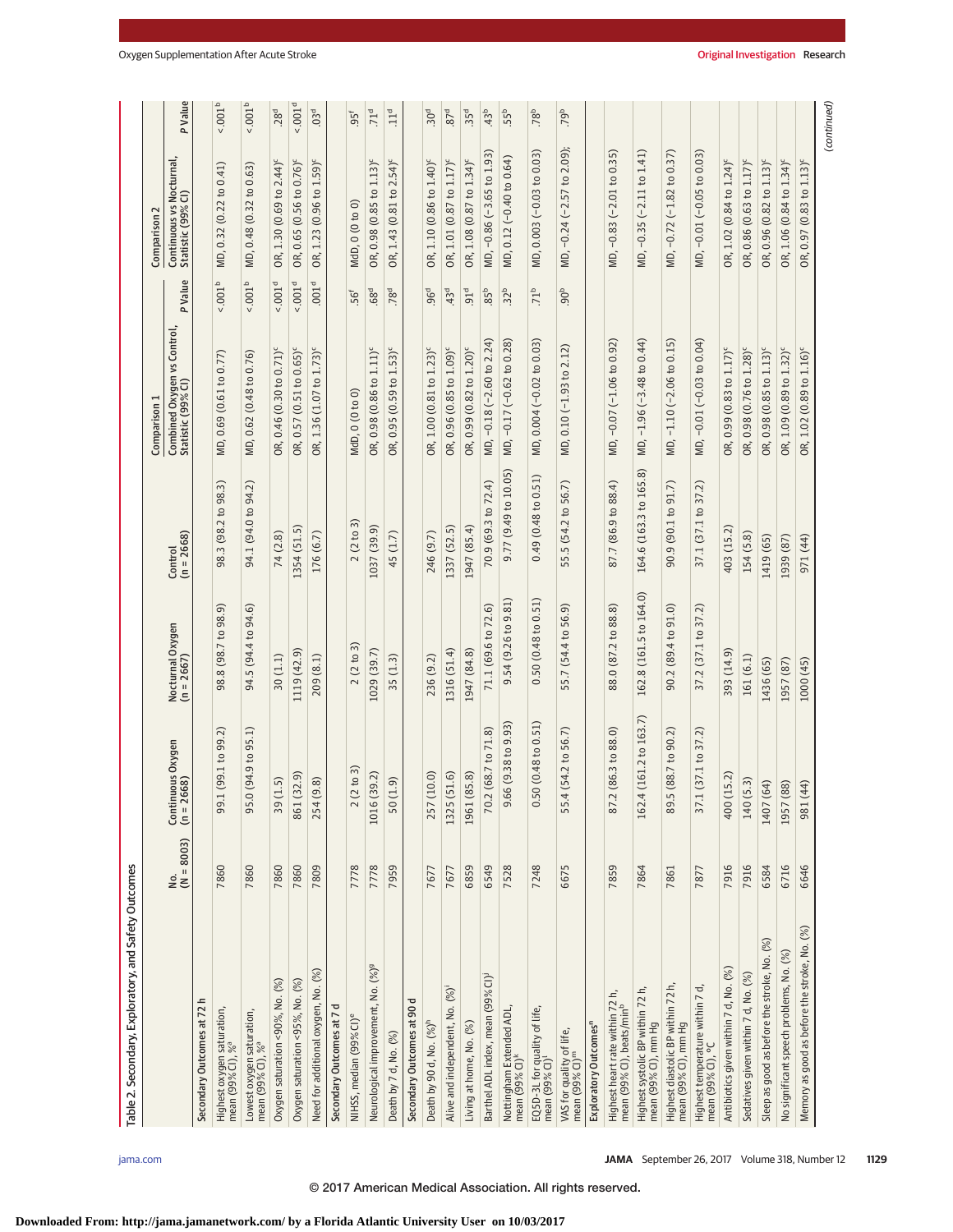|                                                                                                                                                                                                                                                                                                                                                                                                                                                                                                                                                                                                                                                                                                                                                                                                                                                                                                                                                                                 |                                     |                    |                                  | Control                                                                                                                                                                                                                                                                                                                                                          | Combined Oxygen vs Control,<br>Comparison 1                                                                                                                                                                                                                                                                                                                                                                  |                  | Continuous vs Nocturnal,<br>Comparison 2 |                 |
|---------------------------------------------------------------------------------------------------------------------------------------------------------------------------------------------------------------------------------------------------------------------------------------------------------------------------------------------------------------------------------------------------------------------------------------------------------------------------------------------------------------------------------------------------------------------------------------------------------------------------------------------------------------------------------------------------------------------------------------------------------------------------------------------------------------------------------------------------------------------------------------------------------------------------------------------------------------------------------|-------------------------------------|--------------------|----------------------------------|------------------------------------------------------------------------------------------------------------------------------------------------------------------------------------------------------------------------------------------------------------------------------------------------------------------------------------------------------------------|--------------------------------------------------------------------------------------------------------------------------------------------------------------------------------------------------------------------------------------------------------------------------------------------------------------------------------------------------------------------------------------------------------------|------------------|------------------------------------------|-----------------|
|                                                                                                                                                                                                                                                                                                                                                                                                                                                                                                                                                                                                                                                                                                                                                                                                                                                                                                                                                                                 | $(N = 8003)$ $(n = 2668)$<br>o<br>2 | Continuous Oxygen  | Nocturnal Oxygen<br>$(n = 2667)$ | $(n = 2668)$                                                                                                                                                                                                                                                                                                                                                     | Statistic (99% CI)                                                                                                                                                                                                                                                                                                                                                                                           | P Value          | Statistic (99% CI)                       | P Value         |
| Safety Outcomes                                                                                                                                                                                                                                                                                                                                                                                                                                                                                                                                                                                                                                                                                                                                                                                                                                                                                                                                                                 |                                     |                    |                                  |                                                                                                                                                                                                                                                                                                                                                                  |                                                                                                                                                                                                                                                                                                                                                                                                              |                  |                                          |                 |
| Serious adverse events, mean (99% CI)                                                                                                                                                                                                                                                                                                                                                                                                                                                                                                                                                                                                                                                                                                                                                                                                                                                                                                                                           | 8003                                | 0.16(0.14 to 0.18) | 0.13(0.11 to 0.16)               | 0.16(0.13 to 0.18)                                                                                                                                                                                                                                                                                                                                               | RR, 0.94 (0.82 to 1.08)                                                                                                                                                                                                                                                                                                                                                                                      | $37^{\circ}$     | RR, 1.19 (1.01 to 1.40)                  | $03^{\circ}$    |
| Participants with 21 serious adverse event, No. (%) 8003                                                                                                                                                                                                                                                                                                                                                                                                                                                                                                                                                                                                                                                                                                                                                                                                                                                                                                                        |                                     | 348 (13.0)         | 294 (11.0)                       | 322 (12.1)                                                                                                                                                                                                                                                                                                                                                       | OR, 1.00 (0.83 to 1.20) <sup>c</sup>                                                                                                                                                                                                                                                                                                                                                                         | .96 <sup>d</sup> | OR, 1.21 (0.97 to 1.51) <sup>c</sup>     | 02 <sup>d</sup> |
| The highest and lowest oxygen saturations were the highest and lowest records of oxygen saturation on the<br>Abbreviations: ADL, activities of daily living; EQ5E-3L, EuroQol quality of life measure of health outcome; MD,<br>mean difference; MdD, median difference; mRS, modified Rankin Scale; NIHSS, National Institutes of Health<br><sup>c</sup> ORs of less than 1 indicate the outcome is less likely with oxygen than with control (reference category) in<br>comparison 1 and less likely with continuous oxygen than with nocturnal oxygen (reference category) in<br>participant's observation chart during the 72 hours after randomization.<br>Stroke Scale; OR, odds ratio; RR, rate ratio; VAS, Visual Analog Scale.<br>NIHSS range, O (no deficit) to 42 (most-severe deficit).<br>Significance was by Wilcoxon rank-sum test.<br>Significance testing was by unrelated t test.<br><sup>d</sup> Significance testing was by $\chi^2$ test.<br>comparison 2. |                                     |                    |                                  | k Nottingham Extended ADL range (O [worst] to 21 [best]).<br><sup>o</sup> Significance testing was by negative binomial regression.<br>Barthel ADL index range (O [worst] to 100 [best]).<br>EQ5D-3L range (-0.59 [worst] to 1 [best]).<br>Evaluated by an mRS score of O, 1, or 2.<br>m VAS range (O [worst] to 100 [best]).<br>important difference, 1 point). | <sup>n</sup> As outlined in the statistical analysis (Supplement 1 and Supplement 2), tests were not conducted on the<br>h Evaluated by an mRS score of 6 (mRS disability range, O [no symptoms] to 6 [death]; minimum clinically<br>8 Neurological improvement was indicated by a decrease of 4 or more or to zero on the NIHSS.<br>exploratory data and the outcomes suggested by patients and caregivers. |                  |                                          |                 |

3 groups (Table 1). The mean (SD) age of participants was 72 (13) years, 4398 (55%) were men, and 7332 (92%) could undertake activities of daily living independently before the stroke.Themean (SD) NIHSS score was 7 (6) and themedian score was 5 (IQR, 3 to 9). Prior to randomization, oxygen had been given to 1601 (20%) participants either in the ambulance or in the hospital. Patients were enrolled at a median of 20:43 hours (IQR, 11:59 to 25:32 hours) after symptom onset.Themean (SD) oxygen saturation at randomization was 96.6% (1.7%). All participants had a clinical diagnosis of stroke at the time of enrollment. The final diagnosis at 7 days was ischemic stroke in most cases (n = 6555; 82%), 588 (7%) had a primary intracerebral hemorrhage, and 294 (4%) were strokes without computed tomography diagnosis. There were 168 (2%) participants who were given a final diagnosis of transient ischemic attack, and 292 (4%) were found to have other nonstroke diagnoses with missing data in 106 (1%).

Informed consentwas provided by 6991 (87%) participants, and 1012 (13%) had consent given by a relative, caregiver, or an independent legal representative (eTable 1 in [Supplement 3\)](http://jama.jamanetwork.com/article.aspx?doi=10.1001/jama.2017.11463&utm_campaign=articlePDF%26utm_medium=articlePDFlink%26utm_source=articlePDF%26utm_content=jama.2017.11463). Of the participants who were unable to personally provide consent and were included by a representative, 6 (0.1%) refused consent at the 1-week reassessment and 22 (2%) refused at the 90-day assessment and were withdrawn.

#### Treatment Adherence

Adherence was similar in the continuous oxygen group (2158 [81%]) and the nocturnal oxygen group (2225 [83%]), all of whom were prescribed the full course of treatment (eTable 2 in [Supplement 3\)](http://jama.jamanetwork.com/article.aspx?doi=10.1001/jama.2017.11463&utm_campaign=articlePDF%26utm_medium=articlePDFlink%26utm_source=articlePDF%26utm_content=jama.2017.11463). Use of oxygen was discontinued prematurely among 433 (16%) participants in the continuous oxygen group and 361 (14%) in the nocturnal oxygen group. The most common reason for early discontinuation of oxygen was discharge from the hospital. In the control group, trial oxygen was recorded as being given to 33 (1.2%) participants, with no recording of whether oxygen was given among 406 (15%).

#### Effect on Oxygenation

Oxygen treatment resulted in a significant increase of 0.8% in the highest oxygen saturation and 0.9% in the lowest oxygen saturation during the 72 hours of the intervention period in the continuous oxygen group compared with controls, and of 0.5% in the highest oxygen saturation and 0.4% in the lowest oxygen saturation during the 72 hours of the intervention period in the nocturnal oxygen group compared with controls ( $P < .001$  for all comparisons; Table 2). Significantly more participants in the combined oxygen groups ( $n = 463$  [9%]) required oxygen for clinical reasons during the intervention period than in the control group ( $n = 176$ ) [7%]) (*P* < .001). Similarly, more participants in the continuous oxygen group (n = 254 [10%]) required oxygen than in the nocturnal oxygen group (n = 209 [8%]); *P* = .03.

#### Main Outcome

The primary analysis demonstrated that oxygen supplementation did not significantly improve functional outcome at 90 days (Figure 2). The unadjusted OR for a better outcome (lowermRS) was 0.97 (95% CI, 0.89 to 1.05; *P* = .47) for combined oxygen vs control, and 1.03 (95% CI, 0.93 to 1.13;*P* = .61) for continuous oxygen vs nocturnal oxygen. Secondary analyses adjusted for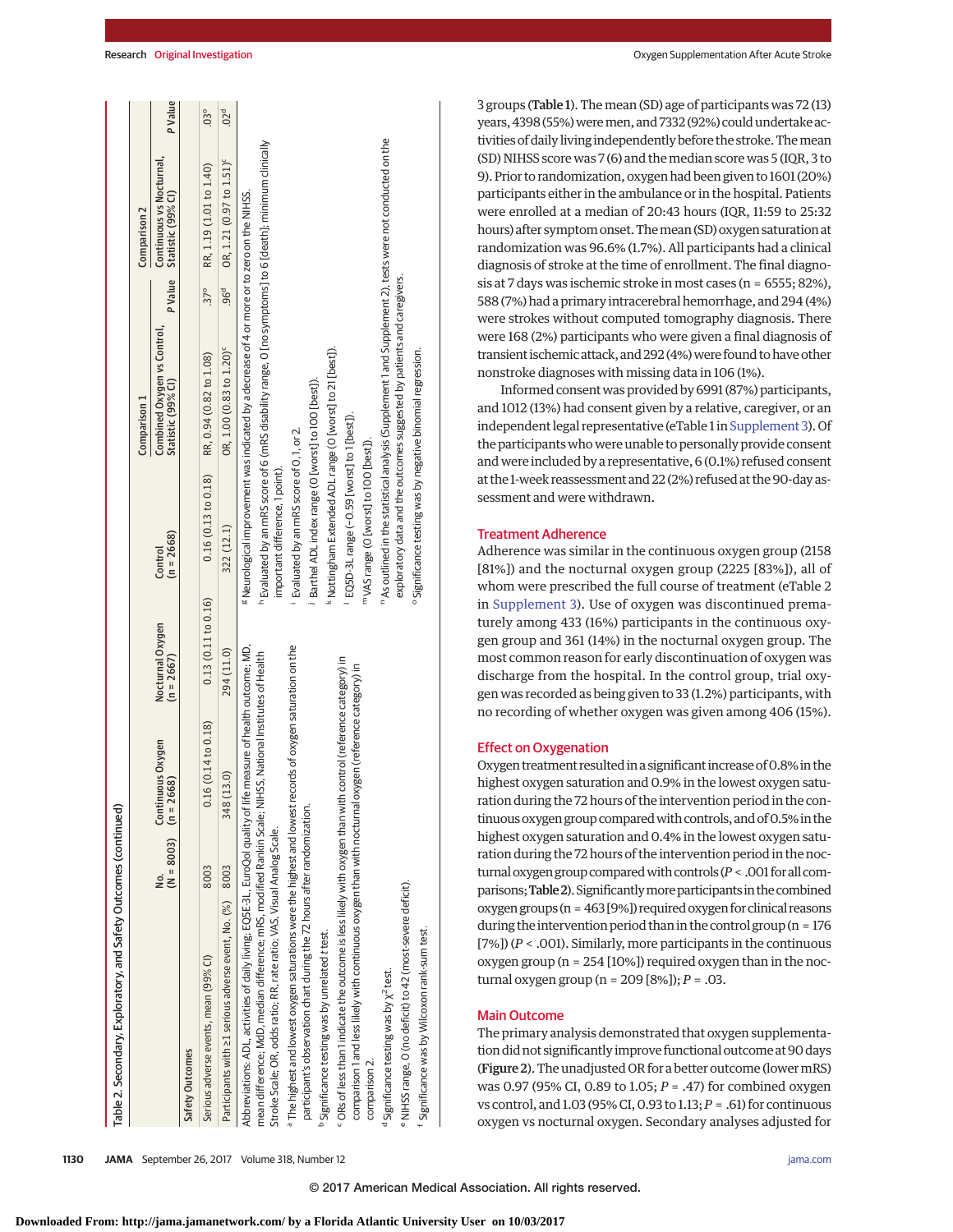



From the ordinal regression analysis, the unadjusted odds ratio for a better outcome (lower modified Rankin Scale [mRS] score) was 0.97 (95% CI, 0.89 to 1.05;  $P = .47$ ) for combined oxygen vs control, and 1.03 (95% CI, 0.93 to 1.13;  $P = .61$ ) for continuous oxygen vs nightly oxygen (mRS score range, 0 to 6 [0, no symptoms; 1, few symptoms but able to carry out all previous activities and duties; 2, unable to carry out all previous activities but able to look after own affairs without assistance; 3, needs some help with looking after own affairs but able to walk without assistance; 4, unable to walk without assistance and unable to attend to own bodily needs without assistance but does not need constant care and attention; 5, major symptoms such as bedridden and incontinent and needs constant attention day and night; 6, death]).

age, sex, baseline NIHSS score, baseline oxygen saturation, and the Six Simple Variable prognostic index yielded very similar results for the combined oxygen group vs control (OR, 0.97 [95% CI,  $0.89$  to  $1.06$ ];  $P = .54$ ) and for continuous oxygen vs nocturnal oxygen (OR, 1.01 [95% CI, 0.92 to 1.12]; *P* = .81). With similar numbers of missing responses in the 3 groups (continuous  $oxygen, n = 101; nocturnal oxygen, n = 106; and control, n = 119,$ findings were much the same in sensitivity analyses using multiple imputation or analyzing only participants who adherered to protocol (eTable 3 in [Supplement 3\)](http://jama.jamanetwork.com/article.aspx?doi=10.1001/jama.2017.11463&utm_campaign=articlePDF%26utm_medium=articlePDFlink%26utm_source=articlePDF%26utm_content=jama.2017.11463).

Subgroup analysis (Figure 3) found no indication that treatment effectiveness differed in any of the predefined subgroups, even those in whom most benefit might be expected such as patients with more severe stroke or those for whom oxygen supplementation was started early after stroke onset.

#### Secondary Outcomes

Analyses of secondary outcomes also showed no benefit from oxygen (Table 2). Neurological impairment at 1 week improved from baseline to the same degree in all 3 groups with median NIHSS scores of 2 (IQR, 1 to 6) by 1 week. Oxygen treatment did not increase the number of participants who were alive and independent or back in their home, the ability to perform basic (Barthel Index) or extended (Nottingham Extended Activities of Daily Living) activities of daily living, or quality of life (EuroQol-5D-3L) at 90 days. The results remained unchanged after adjustment for baseline prognostic factors (eTable 4 in [Supplement 3\)](http://jama.jamanetwork.com/article.aspx?doi=10.1001/jama.2017.11463&utm_campaign=articlePDF%26utm_medium=articlePDFlink%26utm_source=articlePDF%26utm_content=jama.2017.11463). Mortality (Figure 4) was similar in the oxygen (both groups combined) and control groups (hazard ratio [HR], 0.97 [99% CI, 0.78 to 1.21]; *P* = .75), and for continuous oxygen vs nocturnal oxygen (HR, 1.15 [99% CI, 0.90 to 1.48]; *P* = .15).

#### Exploratory Analyses

There was no evidence of increased stress levels (higher heart rates, higher blood pressure, and need for sedation) in the oxygen-treated group than in the control group or evidence that oxygen treatment was associated with more infections, with little difference in the highest temperature or the need for antibiotics (Table 2).

## Safety Outcomes

The number of serious adverse events by 90 days was similar in the combined oxygen and control groups, but lower in the nocturnal oxygen group when compared with the continuous oxygen group (Table 2; eTable 5 in [Supplement 3\)](http://jama.jamanetwork.com/article.aspx?doi=10.1001/jama.2017.11463&utm_campaign=articlePDF%26utm_medium=articlePDFlink%26utm_source=articlePDF%26utm_content=jama.2017.11463). No oxygen-related adverse events (respiratory depression, drying of mucous membranes) were reported.

## **Discussion**

In this clinical trial of patients with acute stroke, routine prophylactic low-dose oxygen supplementation did not improve outcome among patients who were not hypoxic at baseline, whether oxygen was given continuously for 72 hours or at night only. This applied to the primary 90-day functional outcome and to all other tested outcomes, including early neurological recovery, mortality, disability, independence in basic and extended activities of daily living, and quality of life. The results remained unchanged in analyses adjusted for baseline prognostic factors and in sensitivity analyses using multiple imputation or analyzing adherers only. Subgroup analyses did not identify any characteristics that would make a patient more likely to benefit from oxygen treatment (includes enrollment between 3 to 6 hours after stroke onset, patients with a lower baseline oxygen saturation, severe strokes, a reduced level of consciousness, and a history of heart failure or lung disease [ie, characteristics for which benefit from oxygen was most anticipated]). Because of the large overall size of this trial, these patient subgroups were each sufficiently large for the lack of observed benefit to be likely real and not a false negative.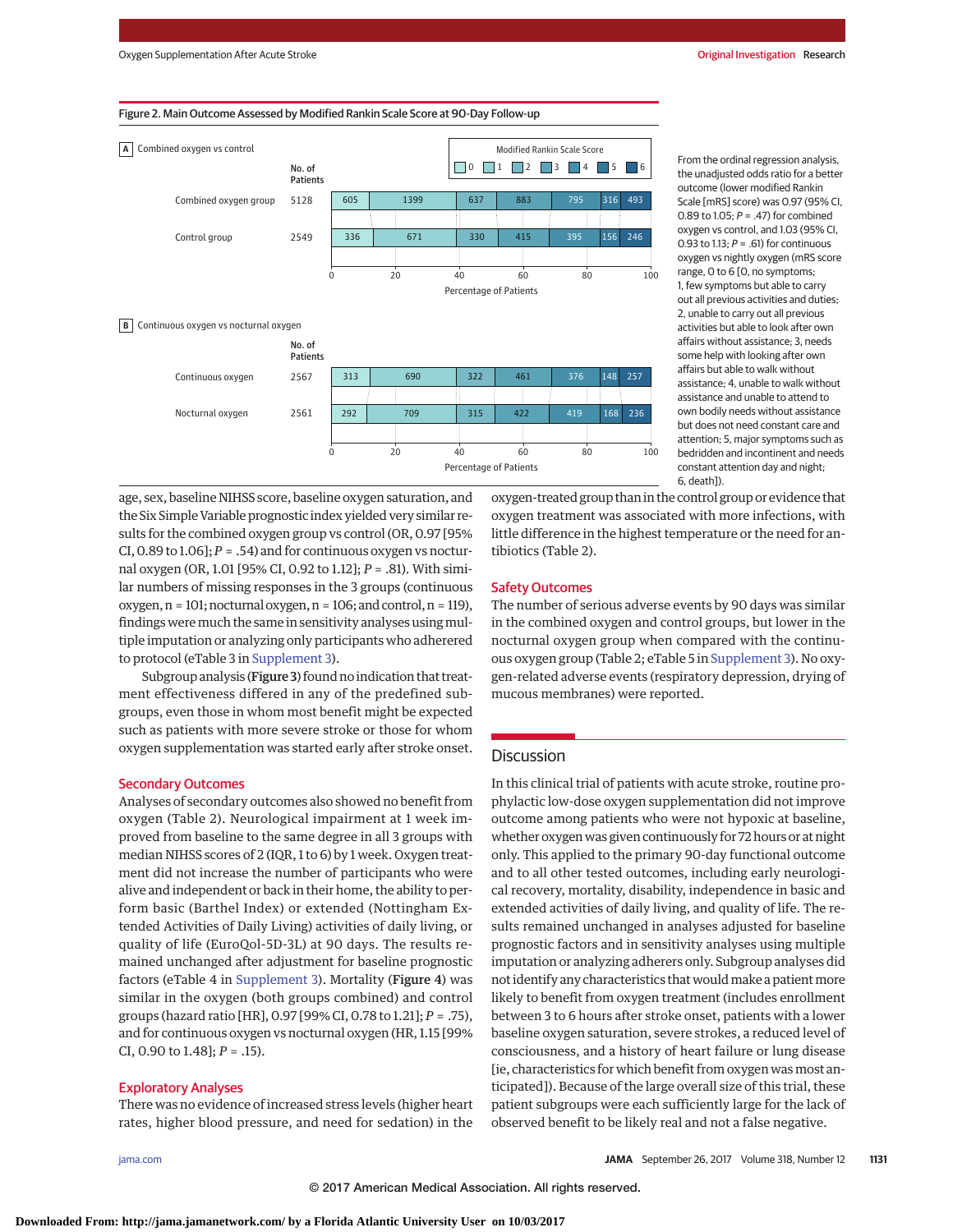#### Figure 3. Subgroup Analyses for an Improved Outcome Assessed by Modified Rankin Scale Score Comparing Oxygen vs Control at 90 Days

|                                          | No. of Patients by Group          |         | <b>Odds Ratio</b>                   |     |                            |                  |                                 |
|------------------------------------------|-----------------------------------|---------|-------------------------------------|-----|----------------------------|------------------|---------------------------------|
|                                          | Continuous or<br>Nocturnal Oxygen | Control | for an Improved<br>Outcome (95% CI) |     | Favors<br>No Oxygen        | Favors<br>Oxygen | P Value Test<br>for Interaction |
| Oxygen Concentration at Randomization, % |                                   |         |                                     |     |                            |                  |                                 |
| < 94                                     | 145                               | 95      | $0.99(0.63 - 1.56)$                 |     |                            |                  |                                 |
| 94-94.9                                  | 333                               | 144     | $0.98(0.69 - 1.38)$                 |     |                            |                  |                                 |
| 95-97                                    | 3074                              | 1482    | $0.95(0.85 - 1.06)$                 |     |                            |                  | .93                             |
| >97                                      | 1576                              | 828     | $1.01(0.87-1.17)$                   |     |                            |                  |                                 |
| <b>NIHSS at Baseline</b>                 |                                   |         |                                     |     |                            |                  |                                 |
| $0 - 4$                                  | 2269                              | 1172    | $0.94(0.83 - 1.07)$                 |     |                            |                  |                                 |
| $5 - 9$                                  | 1619                              | 755     | $0.96(0.82 - 1.12)$                 |     |                            |                  |                                 |
| $10 - 14$                                | 636                               | 302     | $1.07(0.84-1.36)$                   |     |                            |                  | .37                             |
| $15 - 20$                                | 354                               | 212     | $1.28(0.94-1.73)$                   |     |                            |                  |                                 |
| >20                                      | 250                               | 108     | $0.81(0.53 - 1.22)$                 |     |                            |                  |                                 |
| <b>Final Diagnosis</b>                   |                                   |         |                                     |     |                            |                  |                                 |
| Ischemic stroke                          | 4222                              | 2112    | $0.97(0.89 - 1.06)$                 |     |                            |                  |                                 |
| Transient ischemic attack                | 99                                | 63      | $1.00(0.57 - 1.76)$                 |     |                            |                  |                                 |
| Primary intracerebral hemorrhage         | 381                               | 192     | $1.00(0.74-1.36)$                   |     |                            |                  | .97                             |
| Stroke without imaging diagnosis         | 205                               | 80      | $1.02(0.64-1.60)$                   |     |                            |                  |                                 |
| Other                                    | 178                               | 81      | $0.82(0.52 - 1.31)$                 |     |                            |                  |                                 |
| Time Since Stroke Onset, h               |                                   |         |                                     |     |                            |                  |                                 |
| $\leq$ 3                                 | 71                                | 30      | $0.92(0.43 - 1.95)$                 |     |                            |                  |                                 |
| $>3-6$                                   | 399                               | 219     | $0.84(0.63-1.12)$                   |     |                            |                  |                                 |
| $>6-12$                                  | 823                               | 400     | $1.13(0.91-1.39)$                   |     |                            |                  | .47                             |
| $>12-24$                                 | 2142                              | 1057    | $0.95(0.83 - 1.08)$                 |     |                            |                  |                                 |
| $>24$                                    | 1681                              | 836     | $0.95(0.82 - 1.10)$                 |     |                            |                  |                                 |
| Age at Randomization, y                  |                                   |         |                                     |     |                            |                  |                                 |
| < 50                                     | 310                               | 164     | $0.97(0.69-1.36)$                   |     |                            |                  |                                 |
| 50-80                                    | 3291                              | 1599    | $0.95(0.86 - 1.06)$                 |     |                            |                  | .95                             |
| >80                                      | 1527                              | 786     | $0.99(0.85 - 1.15)$                 |     |                            |                  |                                 |
| <b>SSV Risk Score</b>                    |                                   |         |                                     |     |                            |                  |                                 |
| $≤0.1$                                   | 1185                              | 593     | $1.05(0.88-1.24)$                   |     |                            |                  |                                 |
| $>0.1 - 50.35$                           | 1079                              | 539     | $0.86(0.71-1.03)$                   |     |                            |                  |                                 |
| $>0.35 - 50.7$                           | 1578                              | 786     | $1.05(0.90-1.23)$                   |     |                            |                  | .19                             |
| >0.7                                     | 1286                              | 631     | $0.89(0.75-1.05)$                   |     |                            |                  |                                 |
| <b>COPD Status</b>                       |                                   |         |                                     |     |                            |                  |                                 |
| No                                       | 4649                              | 2313    | $0.99(0.91-1.08)$                   |     |                            |                  |                                 |
| Yes                                      | 479                               | 236     | $0.79(0.60-1.04)$                   |     |                            |                  | .13                             |
| <b>Congestive Heart Failure</b>          |                                   |         |                                     |     |                            |                  |                                 |
| No                                       | 4704                              | 2345    | $0.98(0.90-1.07)$                   |     |                            |                  |                                 |
| Yes                                      | 425                               | 204     | $0.92(0.69-1.24)$                   |     |                            |                  | .66                             |
| <b>Level of Consciousness</b>            |                                   |         |                                     |     |                            |                  |                                 |
| GCS eye and motor score <10              | 565                               | 288     | $0.97(0.76 - 1.25)$                 |     |                            |                  |                                 |
| GCS eye and motor score = 10             | 4563                              | 2261    | $0.97(0.89-1.06)$                   |     |                            |                  | > .99                           |
| Oxygen Before Randomization              |                                   |         |                                     |     |                            |                  |                                 |
| No                                       | 4031                              | 2000    | $1.01(0.92 - 1.11)$                 |     |                            |                  |                                 |
| Yes                                      | 1030                              | 516     | $0.87(0.73-1.05)$                   |     |                            |                  | .15                             |
| <b>Thrombolysis Performed</b>            |                                   |         |                                     |     |                            |                  |                                 |
| <b>No</b>                                | 4265                              | 2107    | $0.96(0.87 - 1.05)$                 |     |                            |                  |                                 |
| Yes                                      | 832                               | 432     | $1.05(0.86-1.29)$                   |     |                            |                  | .55                             |
| <b>All Patients</b>                      | 5128                              | 2549    | $0.97(0.89 - 1.05)$                 |     |                            |                  | .47                             |
|                                          |                                   |         |                                     |     |                            |                  |                                 |
|                                          |                                   |         |                                     | 0.5 | 1.0<br>Odds Ratio (95% CI) | 1.25 1.50 1.75   |                                 |

The x-axis depicts the common odds ratio (OR) for a better outcome over all 7 levels of the modified Rankin Scale score (mRS), derived from ordinal logistic regression. ORs greater than 1 indicate that a good outcome (low mRS) is more likely with oxygen than with control (reference category). The size of the markers reflects the total sample size in each subgroup, with larger markers

indicating more precise estimates. The subgroup thresholds for oxygen concentration at randomization were revised from the prespecified thresholds because the analysis did not converge using the prespecified values. SSV indicates Six Simple Variable risk score; COPD, chronic obstructive pulmonary disease; GCS, Glasgow Coma Scale.

In contrast to the much smaller SOS Pilot study,<sup>15</sup> this trial showed no evidence of better early neurological recovery with oxygen. Subgroup analysis of an earlier study of low-dose oxygen supplementation in acute stroke<sup>14</sup> suggested that oxygen might adversely affect outcome in patients with mild strokes, possibly through formation of toxic free radicals. A more recent study of short-burst high-flow oxygen (45 L/min) was terminated early (after enrollment of 85 patients) because of excess mortality in the actively treated group.<sup>13</sup> Hyperoxia was independently associated with mortality in a large retrospec-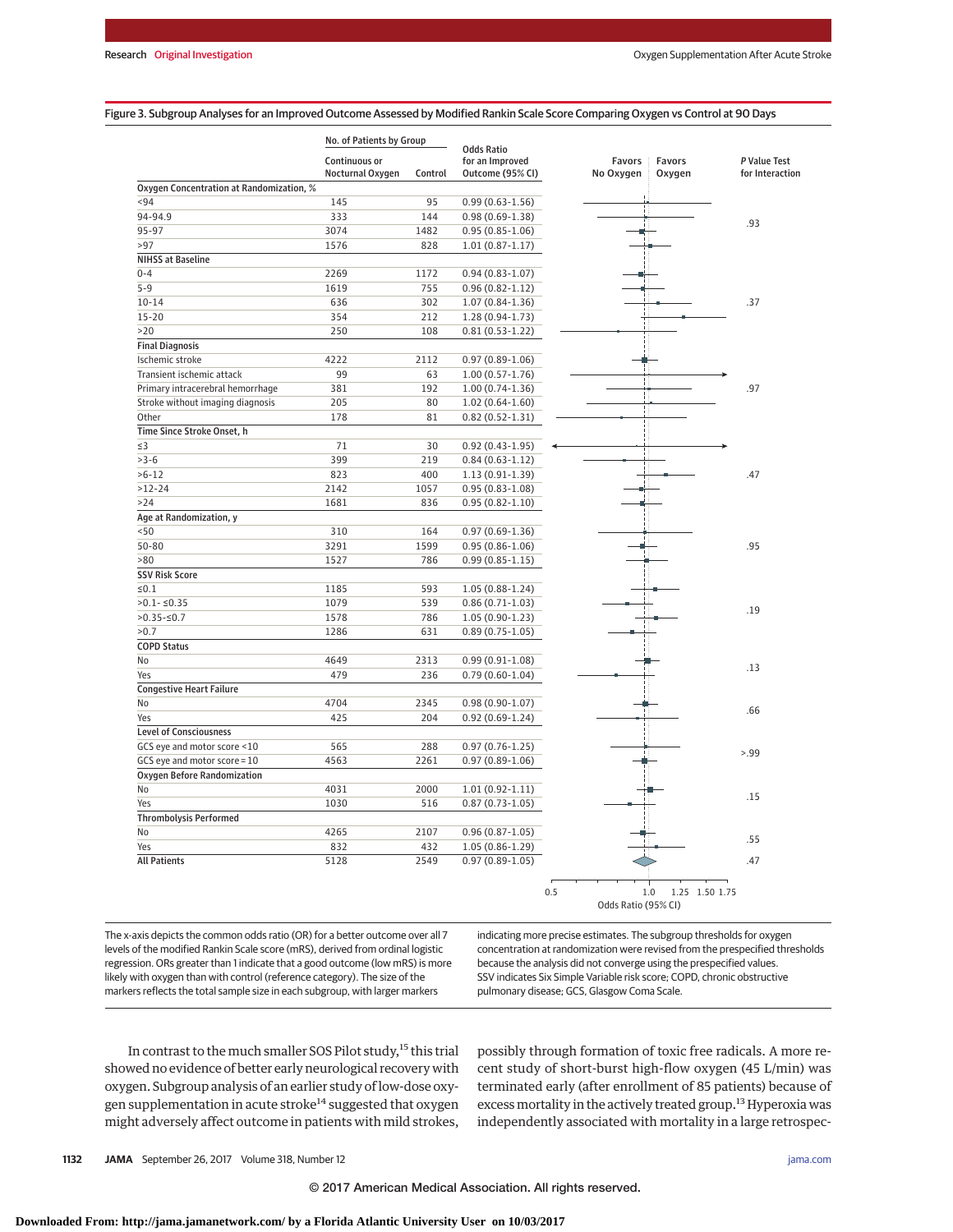#### Figure 4. Patient Mortality From 0 Through 90 Days



Cutoff for mortality differs from the 90-day mortality reported in Table 2 and Figure 2, in which responses were accepted up to 6 months if 3-month outcomes were not returned. Median duration of follow-up was 90 days (range, 0 to 90) in each treatment group.

tive cohort study of ventilated patients with stroke.<sup>28</sup> Although suggestive of potential harm, these findings could be due to confounding factors.

As a large pragmatic trial, this study included unselected patients with a clinical diagnosis of acute stroke without radiological confirmation. The sample therefore included ischemic and hemorrhagic strokes and participants who were later found to have mimics or transient ischemic attacks.

More than half of all acute stroke services in the United Kingdom participated, and wide inclusion criteria allowed enrollment of a representative sample of patients with ischemic and hemorrhagic stroke across the whole range of severity. Stroke severity was similar to that of the UK stroke population as a whole, with a median NIHSS of 5 in this trial and 4 in the UK Sentinel Stroke National Audit Programme, which includes every stroke patient admitted to UK hospitals.<sup>29</sup> The median NIHSS of 127 950 patients with acute ischemic stroke in the US Get with the Guidelines Register<sup>30</sup> was 5, as in this trial. A median NIHSS of 5 at baseline was also recorded in a large Dutch study of antibiotic prophylaxis after stroke, with similarly wide inclusion criteria.<sup>31</sup>

This study has several limitations. Minor benefits from oxygen treatment might have been masked by poor adherence. However, this seems unlikely given the high statistical power to detect even small improvements. Moreover, sensitivity analyses did not show better outcomes in the adherersonly group (eTable 3 in [Supplement 3\)](http://jama.jamanetwork.com/article.aspx?doi=10.1001/jama.2017.11463&utm_campaign=articlePDF%26utm_medium=articlePDFlink%26utm_source=articlePDF%26utm_content=jama.2017.11463). Furthermore, this trial found significant increases in the oxygen saturations in the treated groups compared with the control group. Patients with acute stroke are often restless and confused. Ensuring full adherence would ideally require a 1 to 1 nurse-to-patient ratio. However, this is not possible outside an intensive care setting. The main outcome was assessed by postal questionnaire and supported by telephone interviews with nonresponders. This method has been used successfully in large

pragmatic trials $32,33$  but has been replaced by remote multiple-rater video-recorded interviews or in-person interview and examination by an allocation-blinded rater using formal structured assessments in several more recent studies.<sup>34</sup> Low-dose oxygen supplementation may not be sufficient to prevent severe desaturations; both the SOS Pilot<sup>15</sup> and this trial found no significant difference in severe desaturations between the treatment and control groups. A small (N = 46) nonrandomized study comparing high-flow oxygen treatment via mask with low-flow supplementation via nasal cannula showed a trend toward lower mortality with high flow that was not statistically significant. However, evidence from randomized trials of high-flow oxygen treatment in acute stroke $11-13$  does not show that higher doses of oxygen are associated with better outcomes. Early administration of high-dose oxygen might help maintain the viability of the ischemic penumbra and allow a broader time window for neuroprotection or thrombolysis. This question was not addressed in this trial of prophylactic oxygen, but will be tested in the PROOF trial.<sup>35</sup>

The median time from stroke onset to randomization in this trial was 20 hours, 43 minutes. However, 101 participants were enrolled early (within 3 hours of symptom onset). Subgroup analysis (Figure 3) showed a similar lack of effect for oxygen in the small subset of patients enrolled early as in those enrolled later but was underpowered. Larger trials in the early time window would be needed to definitely exclude a benefit.

## **Conclusions**

Among nonhypoxic patients with acute stroke, the prophylactic use of low-dose oxygen supplementation did not reduce death or disability at 3months. These findings do not support low-dose oxygen in this setting.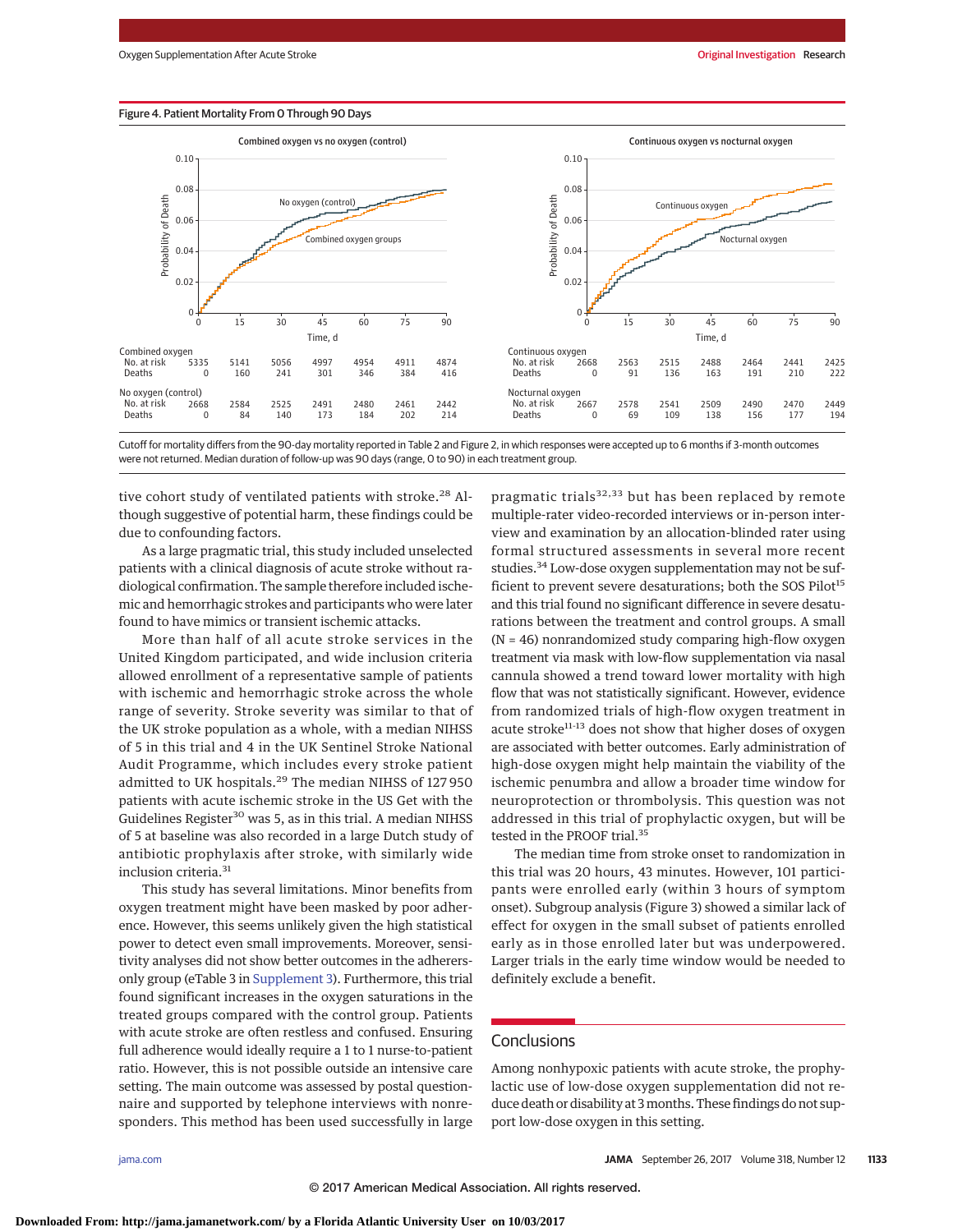#### ARTICLE INFORMATION

**Accepted for Publication:** August 12, 2017.

**Author Affiliations:** University Hospital of North Midlands NHS Trust, Stoke-on-Trent, United Kingdom (Roffe, Ferdinand); Faculty of Medicine and Health Sciences, Keele University, Staffordshire, United Kingdom (Roffe, Nevatte, Sim); Directorate for Engagement & Partnerships, Keele University, Staffordshire, United Kingdom (Nevatte); Birmingham Clinical Trials Unit, University of Birmingham, Birmingham, United Kingdom (Bishop, Ives, Gray); MRC Population Health Research Unit, University of Oxford, Oxford, United Kingdom (Gray).

**Author Contributions:** Drs Roffe and Bishop had full access to all of the data in the study and take responsibility for the integrity of the data and the accuracy of the data analysis. Concept and design: Roffe, Gray. Acquisition, analysis, or interpretation of data: All authors. Drafting of the manuscript: Roffe, Sim, Ives,

Ferdinand, Gray. Critical revision of the manuscript for important intellectual content: All authors. Statistical analysis: Sim, Bishop, Ives, Gray. Obtained funding: Roffe, Gray. Administrative, technical, or material support: Roffe, Nevatte, Sim.

Supervision: Roffe, Ives, Gray.

**Conflict ofInterestDisclosures:**Allauthorshavecompleted and submitted the ICMJE Form for Disclosure of Potential Conflicts of Interest. Dr Roffe reports receipt of a grant from the Research for Patient Benefit Programme and the Health Technology Assessment Programme of the National Institute for Health Research (NIHR), receipt of lecture and travel fees from Air Liqude. and independent membership on the data safety and monitoring committee of the PROOF trial. No other disclosures were reported.

**Funder/Support:** This project was funded by the NIHR Health Technology Assessment Programme (project number 09/104/21) and the Research for Patient Benefit Programme.

**Role of the Funder/Sponsor:** The NIHR had no role in the design and conduct of the study; collection, management, analysis, and interpretation of the data; preparation, review, or approval of the manuscript; and decision to submit the manuscript for publication.

**Disclaimer:** The views and opinions expressed herein are those of the authors and do not necessarily reflect those of the Health Technology Assessment, NIHR, the National Health Service (NHS), or the Department of Health. The Stroke Oxygen Study (SO<sub>2</sub>S) was sponsored by North Staffordshire Combined Healthcare NHS Trust.

**SO2S Collaborators:** Writing Committee: Christine Roffe, Tracy Nevatte, Julius Sim, Jon Bishop, Philip Ferdinand, Natalie Ives, and Richard Gray. Statistical Analysis: Jon Bishop, Julius Sim, Natalie Ives. Trial Management Group: Christine Roffe (Chair), Tracy Nevatte, Julius Sim, Richard Gray, Natalie Ives, Jon Bishop, Sarah Pountain, Peter and Linda Handy. Trial Steering Committee: Martin Dennis (Chair), Lalit Kalra, Sian Maslin-Prothero, Jane Daniels, Peta Bell, Richard Lindley. Data Safety and Monitoring Committee: Stephen Jackson (Chair), Thompson Robinson, Martyn Lewis. Trial Coordinating Center: Alison Buttery, Clare Gething, Joy Dale, Wendy Lawton, Chris Buckley, Eddie Skelson, Nicola Mellor, Kathryn McCarron, Jean Leverett, Emily Linehan,

Stephanie Edwards, Terri Oliver, Loretto Thompson, Sian Edwards, Clare Lees and Jackie Richards. Study Team at Birmingham Clinical Trials Unit: Andrew Howman, Robert Hills, Nick Hilken, Samir Mehta and Chakanaka Sidile. Literature Searches: Frank Lally, Philip Ferdinand, Girish Muddegowda. Editorial Assistance: Frank Lally, David Roffe, Steve Alcock.

Participating Centers and SO<sub>2</sub>S Collaborative **Group Members** (asterisks indicate principal investigator[s]; numeric values indicate the number of participants enrolled): Royal Stoke University Hospital, Stoke-on-Trent: K Finney, S Gomm, J Lucas, H Maguire, C Roffe\* (478); St George's Hospital, London: I Jones, L Montague, B Moynihan\*, J O'Reilly, C Watchurst (288); The Royal Liverpool University Hospital, Liverpool: P Cox, G Fletcher, A Ledger, S Loharuka\*, P Lopez, A Manoj\* (257); Royal Bournemouth General Hospital, Bournemouth: O David, D Jenkinson\*, J Kwan, E Rogers, E Wood (240); Kings College Hospital, London: A Davis, L Kalra\*, E Khoromana, R Lewis, H Trainer (231); Leeds General Infirmary, Leeds: M Kambafwile, L Makawa, E Veraque, P Wanklyn\*, D Waugh (204); Salford Royal Hospital, Salford: E Campbell, J Hardicre, V O'Loughlin, C Smith\*, T Whittle (192); Southend Hospital, Southend: P Guyler\*, P Harman, A Kumar Kundu, D Sinha, S Tysoe (188); Countess of Chester Hospital, Chester: S Booth, K Chatterjee\*, H Eccleson, C Kelly, S Leason (176); The Royal Victoria Infirmary, Newcastle upon Tyne: A Barkat, J Davis, A Dixit\*, M Fawcett, V Hogg (168); Royal Sussex County Hospital, Brighton: K Ali\*, J Breeds, J Gaylard, J Knight, G Spurling (164); Musgrove Park Hospital, Taunton: S Brown, L Caudwell, L Dunningham, J Foot, M Hussain\* (156); Bristol Royal Infirmary, Bristol: J Chambers, P Murphy\*, M Osborn, A Steele (151); Royal Preston Hospital, Preston: S Duberley, C Gilmour, B Gregary, S Punekar\*, S Raj (148); University Hospital Aintree, Liverpool: J Atherton, R Durairaj\*, T Fluskey, Z Mellor, V Sutton (148); Birmingham Heartlands Hospital, Birmingham: P Carr, J McCormack, D Sandler\*, C Stretton, K Warren (143); Pennine Acute Hospital, Rochdale: L Harrison, L Johnson, R Namushi\*, N Saravanan, N Thomas (133); Queen's Hospital, Burton: J Birch, R Damant, B Mukherjee\* (131); University Hospital Coventry, Walsgrave: L Aldridge, P Kanti Ray\*, S Nyabadza, C Randall, H Wright (129); Wansbeck Hospital, Northumberland: C Ashbrook-Raby, A Barkat, R Lakey, C Price\*, G Storey (124); Royal Devon and Exeter Hospital, Wonford: L Barron, A Bowring, H Eastwood, M James\*, S Keenan (113); Royal United Hospital, Bath: J Avis, D Button, D Hope, B Madigan, L Shaw\* (113); Royal Cornwall Hospital, Treliske: K Adie, G Courtauld, F Harrington, C Schofield (112); Queen Elizabeth the Queen Mother Hospital, Margate:G Gunathilagan\*, S Jones, G Thomas (105); York Hospital, York: J Coyle\*, N Dyer, S Howard, M Keeling, S Williamson (105);University Hospital of North Durham, Durham: E Brown, S Bruce, B Esisi\*, R Hayman, E Roberts (99); Derriford Hospital, Plymouth: C Bailey, B Hyams, A Mohd Nor\*, N Persad (96); Selly Oak Hospital (Acute), Birmingham: J Hurley, E Linehan, J McCormack, J Savanhu, D Sims\* (92); Whiston Hospital, Prescot: R Browne, S Dealing, V Gowda\* (89); Torbay District General Hospital, Torbay: C Bailey, P Fitzell, C Hilaire, D Kelly\*, S Szabo (88); Charing Cross Hospital, London: E Beranova, J Pushpa-Rajah, T Sachs, P Sharma\*, V Tilley (87); Leighton Hospital, Crewe: N Gautam, C Maity\*, R Miller, C Mustill, M Salehin\*, A Walker (87); Kent & Canterbury Hospital, Canterbury: H Baht, I Burger\*,

L Cowie, T Irani, A Thomson (84); New Cross Hospital, Wolverhampton: P Bourke, K Fotherby\*, D Morgan, K Preece (84); Northwick Park Hospital, Harrow: L Burgess, D Cohen\*, M Mpelembue (83); Barnsley District General Hospital, Barnsley: M Albazzaz\*, R Bassi, C Dennis, K Hawley, S Johnson-Holland (82); Blackpool Victoria Hospital, Blackpool: H Goddard, J Howard, C Jeffs, J Mcilmoyle\*, A Strain (82); North Tyneside General Hospital, North Shields: J Dickson, K Mitchelson, C Price\*, V Riddell, A Smith (79); Eastbourne District General Hospital, Eastbourne: C Athulathmudali\*, E Barbon (76); Warrington Hospital, Warrington: K Bunworth, L Connell, G Delaney-Sagar, K Mahawish\*, O Otaiku\*, H Whittle (75); Princess Royal Hospital, Haywards Heath: R Campbell\*, A Nyarko (71); City Hospitals, Sunderland: S Crawford, C Gray\*, D Gulliver, R Lakey, N Majmudar\*, S Rutter (69); William Harvey Hospital, Ashford: L Cowie, D Hargroves\*, T Webb (69); Stepping Hill Hospital, Stockport: A Brown, H Cochrane, S Krishnamoorthy\*, J McConniffe (66); The James Cook University Hospital, Middlesborough: D Broughton\*, K Chapman, L Dixon, A Surendran (66); Northampton General Hospital (Acute), Northampton: M Blake\*, F Faola, A Kannan, P Lai, B Vincent (59); Leicester General Hospital, Leicester: M Dickens, D Eveson, S Khan, R Marsh, A Mistri\*,(57); Rotherham District General Hospital, Rotherham: J Harris, J Howe, K McNulty, J Okwera\* (56); St Peter's Hospital, Chertsey:R Nari\*, E Young (56); Macclesfield District General Hospital, Macclesfield: A Barry, B Menezes, M Sein\*, H Rooney, L Wilkinson (55); Manor Hospital, Walsall: S Hurdowar, K Javaid\*, K Preece (54); Bradford Royal Infirmary, Bradford:R Bellfield, B Hairsine, L Johnston, C Patterson\*, S Williamson (53); Luton & Dunstable Hospital, Luton: F Justin, S Sethuraman\*, L Tate (50); Royal Blackburn Hospital, Blackburn: A Bell, M Goorah, N Goorah\*, A Sangster (50); University College Hospital, London: N Bhupathiraju, L Latter, P Rayson, R Simister\*, R Uday Erande (50); Addenbrooke's Hospital, Cambridge: N Butler, D Day, E Jumilla, J Mitchell, E Warburton\* (48); Queen Alexandra Hospital, Portsmouth: T Dobson, C Edwards, J Hewitt\*, L Hyatt, D Jarret\* (47): North Devon District Hospital, Barnstaple:G Belcher, M Dent\*, F Hammonds, J Hunt, C Vernon (45); Solihull Hospital, Solihull:A Carter, K Elfandi\*, S Stafford (45); Pilgrim Hospital, Boston: A Hardwick, D Mangion\*, S Marvova\* (44); Norfolk & Norwich University Hospital, Norwich: J Jagger, P Myint\*, G Ravenhill, N Shinh\*, E Thomas, N Wyatt (41); Gloucestershire Royal Hospital, Gloucester: P Brown, F Davis, D Dutta\*, J Turfrey, D Ward (40); Royal Surrey County Hospital, Guildford: O Balazikova, A Blight\*, C Lawlor, K Pasco (39); Southport & Formby District General Hospital, Southport: M Marshall, P McDonald\*, H Terrett (39); Bishop Auckland General Hospital, Bishop Auckland: E Brown, A Mehrzad\* (35); Airedale General Hospital, Keighley:R Bellfield, P Garnett, B Hairsine, S Mawer\*, M Smith\*, S Williamson (34); Calderdale Royal Hospital, Halifax: C Button, J Greig, B Hairsine, A Nair, P Rana\*, I Shakir\* (34); Doncaster Royal Infirmary Doncaster: P Anderton, D Chadha\*, L Holford, D Walstow (34); East Surrey Hospital, Redhill Y Abousleiman\*, S Collins, A Jolly, B Mearns\* (34); Medway Maritime Hospital, Gillingham: P Akhurst, B Bourne, S Burrows, S Sanmuganathan\*, S Thompson (34); Royal Derby Hospital, Derby: T England\*, A Hedstrom, M Mangoyana, M Memon\*, L Mills, K Muhiddin\*, I Wynter (33); Wycombe General Hospital, High Wycombe: A Benford, M Burn\*, A Misra, S Pascall (33); The Princess Royal Hospital, Telford: R Campbell\*,